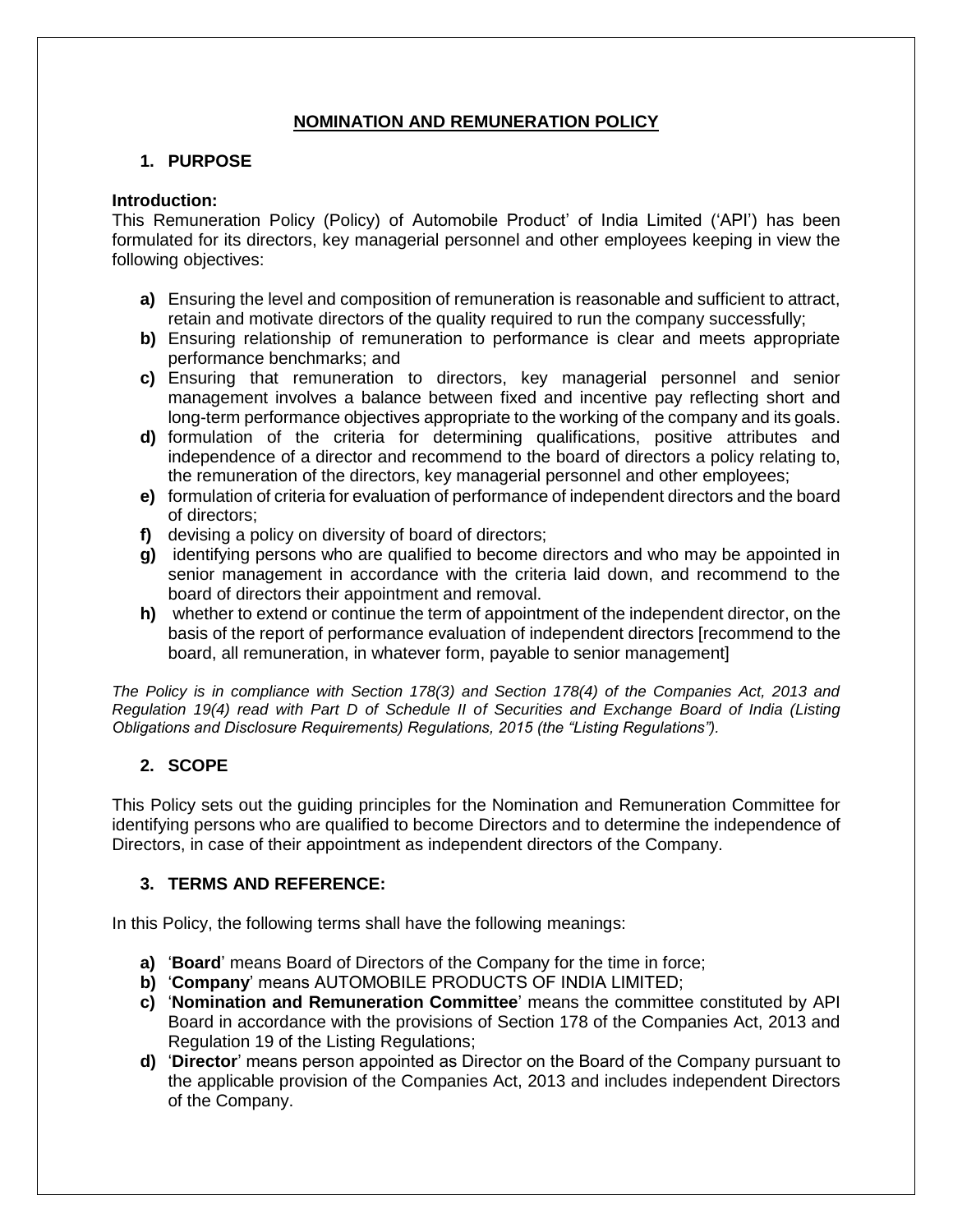- **e) 'Key Managerial Personnel or KMP'** means person as defined in the Companies Act, 2013
	- i. the Chief Executive Officer or the managing director or the manager;
	- ii. the company secretary;
	- iii. the whole-time director;
	- iv. the Chief Financial Officer; and
	- v. such other officer as may be prescribed under the Companies Act, 2013
- **f)** '**Nomination and Remuneration Committee'** means the committee constituted by API Board in accordance with the provisions of Section 178 of the Companies Act, 2013 and Regulation 19 of the Listing Regulations.

#### **4. POLICY:**

#### **a) Board Nomination:**

The Nomination and Remuneration (NRC) and the Board, shall review appropriate skills, expertise, competence, knowledge and experience required of the Board as a whole and its individual members. The objective is to have a Board with diverse background and experience that are relevant for the Company's operations.

- **b)** In evaluating the suitability of individual Board members, the NRC shall take into account many factors, including the following:
	- i. General understanding of the Company's business dynamics, global business and social perspective;
	- ii. Educational and professional background;
	- iii. Standing in the profession;
	- iv. Personal and professional ethics, integrity and values;
	- v. Willingness to devote sufficient time and energy in carrying out their duties and responsibilities effectively
- **c)** The proposed appointee shall also fulfill the following requirements:
	- i. Shall possess a Director Identification Number or any other identification number prescribed by the Central Government which shall be treated as Director Identification Number for the purposes of the Act;
	- ii. Shall not be disqualified under the Act;
	- iii. Shall give his written consent to act as a Director;
	- iv. Shall endeavour to attend all Board Meetings and wherever he is appointed as a Committee Member, the Committee Meetings;
	- v. Shall abide by the Company's Code of Conduct established for Directors and Senior Management Personnel;
	- vi. Shall disclose his concern or interest in any company or companies or bodies corporate, firms, or other association of individuals including his shareholding at the first meeting of the Board in which he participates as a Director and thereafter at the first meeting of the Board in every financial year and whenever there is a change in the disclosures already made;
	- vii. Such other requirements as may be prescribed, from time to time, under the Act, and other relevant laws.

## **5. Evaluation of Performance:**

The NRC shall specify the manner for effective evaluation of performance of Board, its